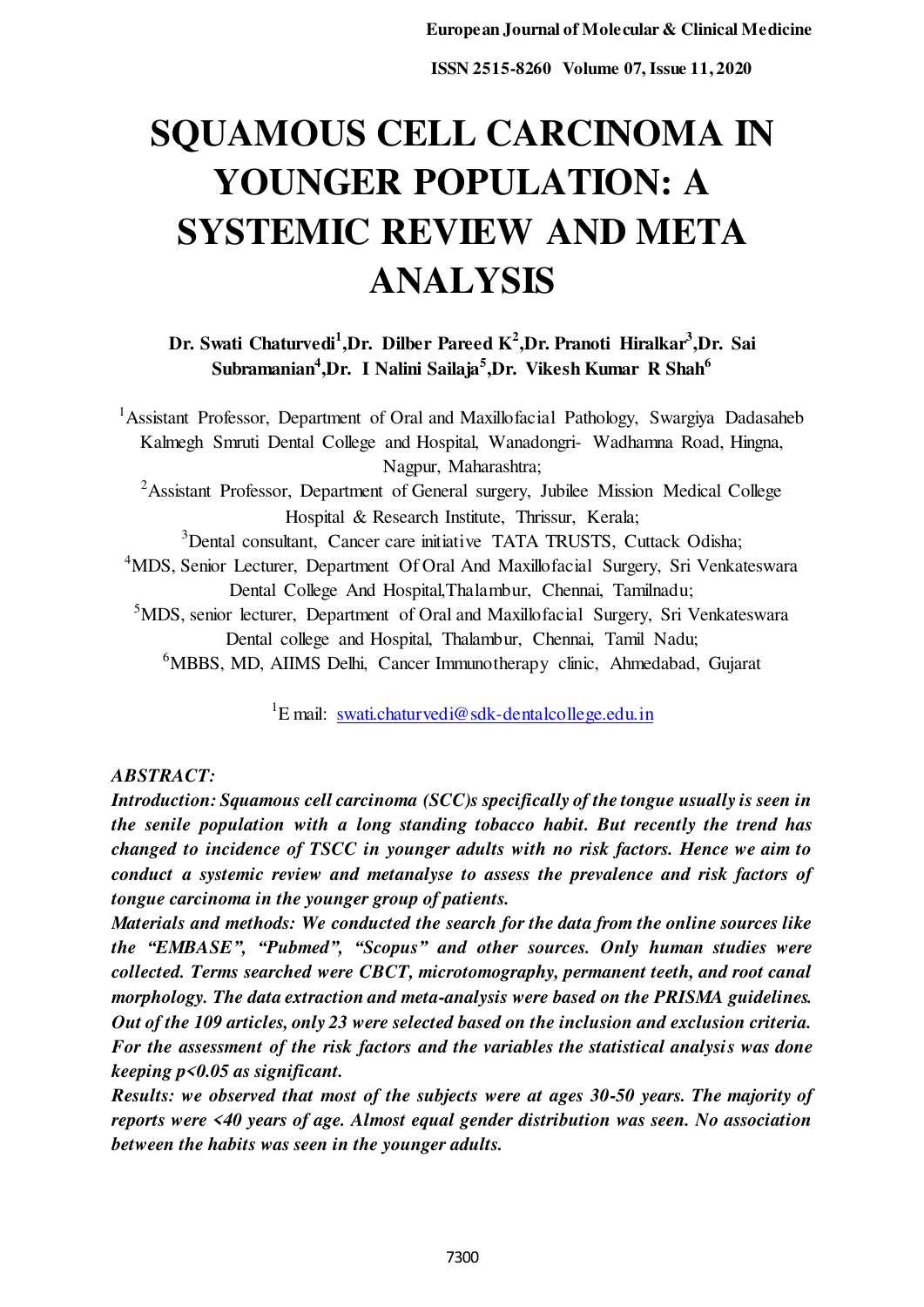*Conclusion: Prognosis of younger adults is poor than the older patients with the TSCC. Hence, evaluation of the etiology along with other risk factors exposure is expected. It can be proposed that identification of the potential risk factors aside from traditional factors is vital to control the incidence of TSCC in young patients.* 

*Keywords: Squamous Cell Carcinoma, Young Adults, Cancer, Risk Factors.* 

#### **INTRODUCTION**

Oral squamous cell carcinoma (OSCC) embodies about 90%–95% of all intraoral malignancies.[1] Approximately 100,000 cases are stated every year in India. The reported incidence was also high in other countries such as Sri Lanka, Bangladesh and Pakistan.[2] A latest report exposed that about 45% of all oral cavity cancers were tongue SCC (TSCC).[3] TSCC is the most often occurring cancer in young age group patients.[4-7] This may increase in the coming years.[4] OSCC predominantly affects men of sixth and eighth decades of life. In India, oral cancer is the third most common cancer and accounts for 30% of all cancers.[2,5] The carcinomatous change typically occurs as a consequence of the incremental accumulation of mutations which on the long run lead to neoplastic initiation and progression.[8,9] However, there is a significant increase in the prevalence of OSCC in young adults during the recent decades.[7,9] The exposure of the oral epithelium to potential carcinogens at a very young age might reduce the latency period of carcinogenesis in this group.[3] The incidence of OSCC in the younger population has risen from 0.4% to 13%.[4,5,10-15] The data from some developed countries like the UK showed that 6% of all oral cancers occurred in young people under the age of 45 years in both men and women.[2] Hart et al. report stated that about 16% of OSCC occur in younger patients of of <45 years of age.[6] The alarming rise in early-onset cancer occurrence is estimated to be 16% to 28% of all oral malignancies seen at various institutions in different parts of India.[7] The better understanding of TSCC in young patients will enable us to offer better therapeutics to improve the prognosis of the patients. Hence in this review we aim to assess the prevalence and risk factors of tongue carcinoma in the younger group of patients.

#### **MATERIALS AND METHODS**

We conducted the search for the data from the online sources like the "EMBASE", "Pubmed", "Scopus" and other sources. Only human studies were collected. Terms searched were CBCT, microtomography, permanent teeth, and root canal morphology. The data extraction and meta-analysis were based on the PRISMA guidelines.

The terms of search were "SCC," "tongue" and "young". Case reports, reviews and researches deviating from TSCC in young patients were excluded. The analyzed variables were author, year, country of data collection, cohort, age, gender and habits. 109 articles were initially retrieved. After search refinement, 59 articles were not related to study title, and abstract were excluded. In the remaining 50 articles, after extraction of the review articles and case reports, only 27 articles were chosen. Only 23 articles fit the criteria. For the assessment of the risk factors and the variables the statistical analysis was done keeping  $p \le 0.05$  as significant.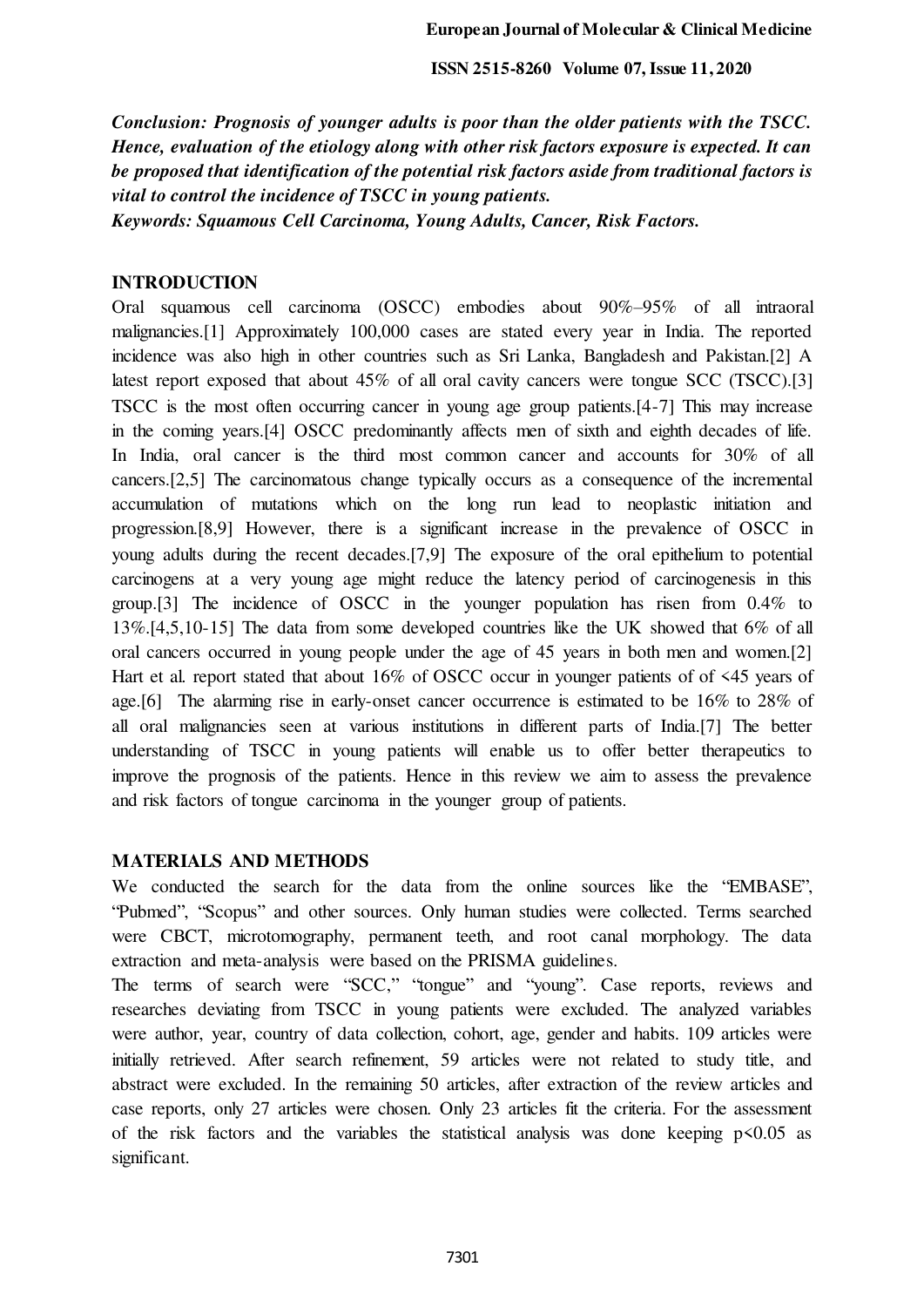## **RESULTS**

Ten studies were from the USA in our study. The cohort size ranged from 3 to 819 in young individuals. No proper definition was established for the term "young." The selected cohort of younger age group was varied: individuals considered young were those aged ≤30 years (25%) [Table 1].[7‑13]

Thirteen articles had subjects with <40 years as the younger group (64%) [Table 2].[3,4,6,14-23] Three articles had subjects with  $\leq 45$  years (13%) as the young group [Table 3].[24‑26] almost equal distribution of the genders was seen.

Only 15 studies showed less association (<50%) between tobacco and TSCC[4,6‑10,13,16‑18,21‑25] Comparison of TSCC within the different age group of younger patients exhibited statistically significant differences. The present study showed male predominance in the younger age group ( $P \le 0.01$ ). The data also expressed the fact that more than 50% ofthe patients were nonsmokers and nondrinkers within the younger age group. Habitual tobacco use is statistically not significant within the younger group (*P* > 0.05). There is statistical significance in alcohol use within the younger group ( $P \le 0.01$ ) [Table 4]. Comparison of habitual usage of tobacco is statistically significant within the older age groups  $(P < 0.01)$ .

Figure 1: Flowchart showing the selection of the articles.

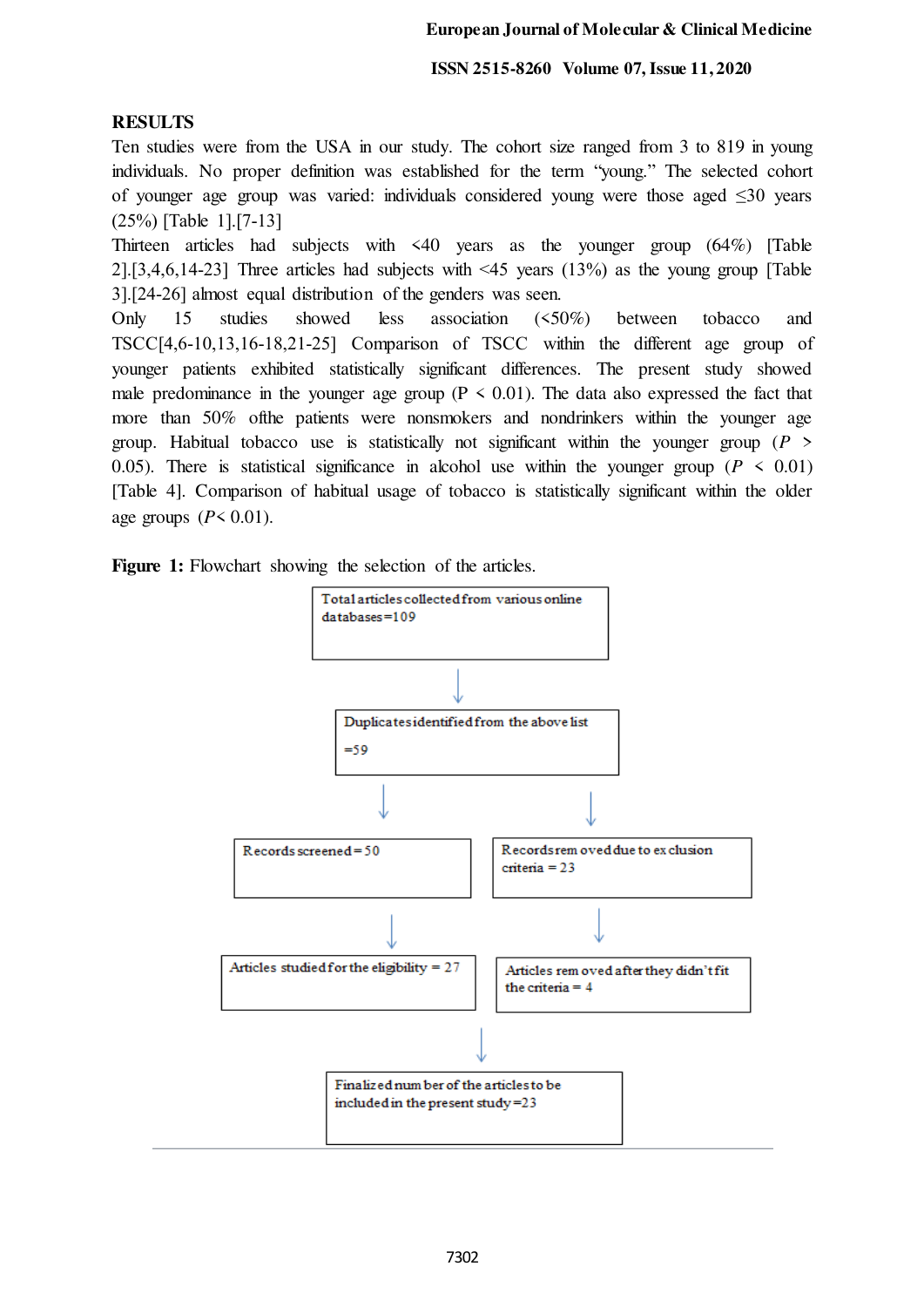| <b>Authors</b>       |                           | Country       | <b>Total</b> | Young<br>cases,    | Male/female | Tobacco/alco  |
|----------------------|---------------------------|---------------|--------------|--------------------|-------------|---------------|
|                      |                           |               | cases        | $n\left(\%\right)$ |             | hol, $n(\%)$  |
| 1.                   | Venables<br>and           | <b>Brazil</b> | 819          | 13(2)              | 4/9         | 2/0(15)       |
| Craff[8]             |                           |               |              |                    |             |               |
| 2.                   | $B \text{yers}[9]$        | <b>USA</b>    | 418          | 11(3)              | 7/4         | $\theta$      |
| 3.                   | Newman<br>et              | <b>USA</b>    | 13           | 13 (100)           | 7/6         | $5/4$ (38/31) |
| al.[10]              |                           |               |              |                    |             |               |
| 4.                   | Sankaranarayan            | India         | 307          | 22(7)              | 10/12       | 5/2(23/9)     |
| an <i>et al.</i> [7] |                           |               |              |                    |             |               |
| 5.                   | Oliver <i>et al.</i> [11] | <b>UK</b>     | 3            | 3(100)             | 1/2         | 2/1(67/67)    |
| 6.                   | Mallet <i>et al.</i> [12] | France        | 52           | 52 (100)           | 34/18       | 33/15 (63/28) |
| 7.                   | Morris <i>et al.</i> [13] | <b>USA</b>    | 50           | 10(20)             | 2/8         | 1/2(10/20)    |

**Table 1: Evaluation of TSCC among younger age group ≤30 years.**

| Table 2: Evaluation of TSCC among younger age group $\leq 40$ years |  |  |  |
|---------------------------------------------------------------------|--|--|--|
|---------------------------------------------------------------------|--|--|--|

| <b>Authors</b>     | Country    | <b>Total cases</b> | Young cases, $n$ | <b>Male/female</b> | Tobacco/alcohol,         |
|--------------------|------------|--------------------|------------------|--------------------|--------------------------|
|                    |            |                    | $(\%)$           |                    | $n(\%)$                  |
| 8.<br>Jones et     | Canada     | 121                | 11(9)            | 4/7                | 6/1(55/9)                |
| al.[14]            |            |                    |                  |                    |                          |
| Sarkaria<br>9.     | <b>USA</b> | 14                 | 6(43)            | 5/1                | 4/0(67)                  |
| and Harari.[15]    |            |                    |                  |                    |                          |
| 10.<br>Atula et    | Finland    | 34                 | 34 (100)         | 22/11              | 15/18 (44/53)            |
| al.[16]            |            |                    |                  |                    |                          |
| Friedlan<br>11.    | <b>USA</b> | 72                 | 36(50)           | 20/16              | 15/22 (42/61)            |
| der et al. $[17]$  |            |                    |                  |                    |                          |
| 12.<br>Myers et    | <b>USA</b> | 64                 | 64(100)          | 37/27              | 26/35(41/55)             |
| al. [4]            |            |                    |                  |                    |                          |
| 13.<br>Vargas      | <b>USA</b> | 34                 | 17(50)           | 0/17               | 3/0(18)                  |
| <i>et al.</i> [18] |            |                    |                  |                    |                          |
| 14.<br>Hyam et     | Australia  | 129                | 15(12)           | 9/6                | 8/6 (53/40)              |
| al.[19]            |            |                    |                  |                    |                          |
| Siriward<br>15.    | Srilanka   | $\overline{30}$    | $23(77)$ -       |                    | 7/0(30)                  |
| ena. $[6]$         |            |                    |                  |                    |                          |
| Liao<br>16.<br>et  | Taiwan     | 296                | 76 (26)          | 71/5               | 70/44 (92/58)            |
| al.[20]            |            |                    |                  |                    |                          |
| Harris et<br>17.   | <b>USA</b> | 25                 | 25(100)          | 10/15              | 12/0(48)                 |
| al.[21]            |            |                    |                  |                    |                          |
| 18.<br>Fang $et$   | China      | 176                | 15(8)            | 6/9                | $\overline{5/2}$ (33/13) |
| al.[22]            |            |                    |                  |                    |                          |
| Qahtani<br>19.     | <b>KSA</b> | 61                 | 8(13)            | 6/2                | $1/3$ (13/38)            |
| et al.[23]         |            |                    |                  |                    |                          |
| 20.<br>Jeon<br>et  | Korea      | 117                | 23(20)           | 15/8               | 12/11 (52/48)            |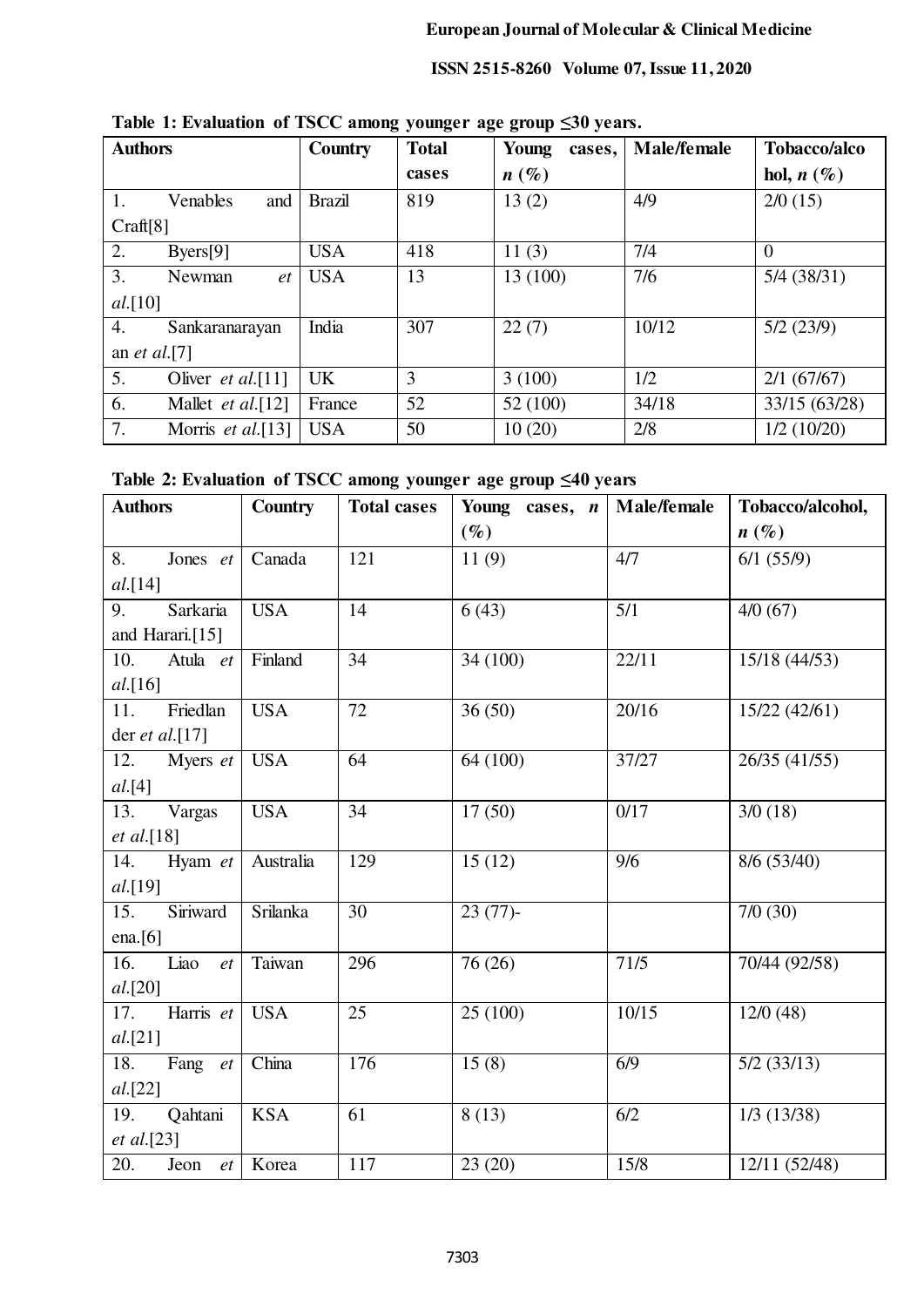| $ -$<br>al.<br>. .<br>- |  |  |  |
|-------------------------|--|--|--|

## **Table 3: Evaluation of TSCC among younger age group ≤45 years**

| <b>Authors</b>         | Country    | <b>Total cases</b> | Young          | Male/female | Tobacco/alcohol, |
|------------------------|------------|--------------------|----------------|-------------|------------------|
|                        |            |                    | cases, $n(\%)$ |             | $n(\%)$          |
| 21.<br>Danieli S<br>et | <b>USA</b> | 87                 | 30(34)         | 22/8        | 12/0(40)         |
| al.[24]                |            |                    |                |             |                  |
| 22.<br>Park<br>et      | Korea      | 85                 | 23(27)         | 11/12       | 5/6(22/26)       |
| al.[25]                |            |                    |                |             |                  |
| 23.<br>Goepfert<br>et  | <b>USA</b> | 54                 | 18(33)         | 0/18        | 9/3(50/17)       |
| <i>al.</i> [26]        |            |                    |                |             |                  |

## **Table 4: Comparison of tongue carcinoma within the younger age group**

| <b>VARIABLES</b> | <b>PERCENTAGE</b> | $\chi^2$ | $\mathbf{p}$ |
|------------------|-------------------|----------|--------------|
| AGE (years)      |                   | 368.91** | $P<0.01**$   |
| $\leq 30$        | 124(23)           |          |              |
| $\leq 40$        | 353(64)           |          |              |
| $\leq 45$        |                   |          |              |
| <b>SEX</b>       |                   | 25.66**  | $P<0.01**$   |
| Male             | 303               |          |              |
| Female           | 221               |          |              |
| Unknown          | 24                |          |              |
| <b>TOBACCO</b>   |                   | 3.74     | <b>NS</b>    |
| <b>Users</b>     | 258               |          |              |
| <b>Nonusers</b>  | 290               |          |              |
| <b>ALCOHOL</b>   |                   | 143.08** | $P<0.01**$   |
| <b>Users</b>     | 175               |          |              |
| <b>Nonusers</b>  | 373               |          |              |

## **DISCUSSION**

The tongue is the common affected area in younger groups.[4-7,38-41] Funk *et al*. stated that of all head and neck SCC, 76% were seen in tongue that occurred in patients <35 years old.[2,5,6] In India, TSCC incidence happens at 40 and 45 years of age.[4,3]

Our review presented that the prevalence of TSCC is statistically significant in both the different sets of the younger group and older groups ( $P \le 0.01$ ). Some authors have tried to assess the differences and factors for etiology of TSCC, by comparing them with those in older patients.[3,6,7,19,20,22-26] The predominance of the male sex is found in thirteen of the published studies with  $P \le 0.01$ . [3,4,6,9,10,12,15-17,19,20,23,24] The present report displayed the statistical significance in male gender predilection within the younger group (*P*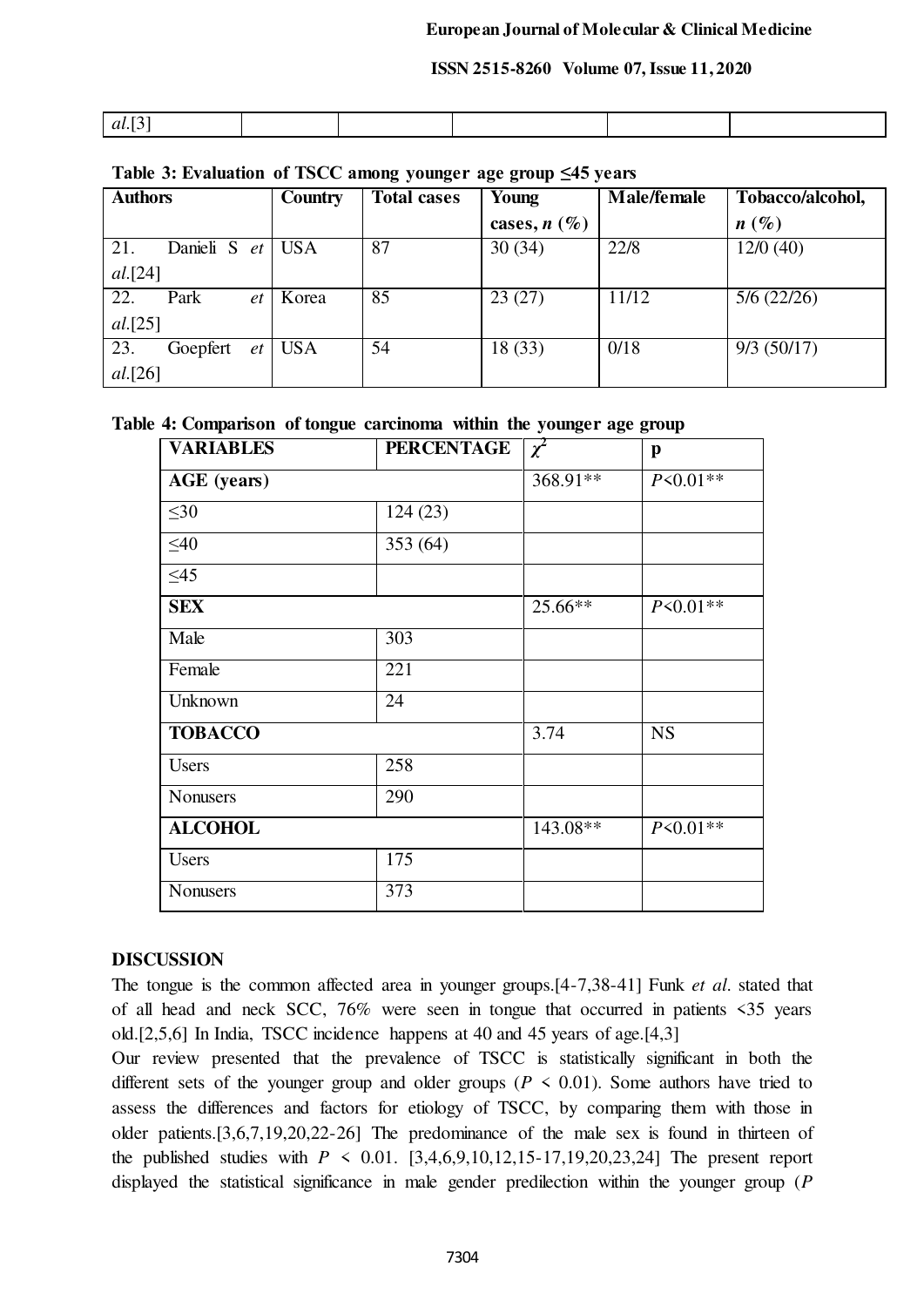< 0.01).contrary to OSCC in TSCC women predilection was seenthis review.[7,8,11,13,14,21,22,25] Bektas-Kayhan et al. reported ~80 % of patients were  $\leq 40$ years.

Passive smoking may be the cause for increasing cancer incidence in female patients. These variances highlight the value of documenting the history of environmental smoke exposure. Site commonly seen on tongue was lateral border.

Tobacco and alcohol consumption were the main causative factors for OSCC among older adults.[30] In our review also majority of patients, i.e.,  $\sim 70\%$  were tobacco users and  $\sim 36\%$ of patients were alcohol users. Only four reported studies had conveyed that the traditional risk factors could be the causative factor for TSCC in the young group too.[12,15,20,52]

Our study shows a lesser association of alcohol use, i.e., 32% within the younger groups, and it is statistically significant within the younger groups ( $P \le 0.01$ ). Few other reported studies had found that there is a positive association of chewing tobacco use with early-onset TSCC.[20,53]

Oral submucous fibrosis(OSF) is associated with betel quid and areca nut chewing, mostly prevalent in the population of South East Asia. Nevertheless, there are other reports which claim that the etiological factors for TSCC in young are different from those responsible for OSCC in the older group.[3,7,9,14,23] Myers et al.'s and Newman et al.'s study stated that nearly half of their patients were nonsmokers and non drinkers.[4,10]

Preponderance of the reports conveyed that TSCC in young patients was not related with the use of tobacco or alcohol.[4,6-10,13,16-18,21-25,61] Several of the latest reports revealed that more than 80% of the patients with lingual carcinoma aged below 35 years had no evidence of any common risk factors.[7,23] Morris et al.'s study presented about 70% of patients did not report to have any habit history.[13] In our study Habitual tobacco use is statistically not significant within the younger group ( $P > 0.05$ ). Since there is less association with traditional risk factors, TSCC in the younger group might be considered as different entity from the older population.

There is also increasing incidence reported in female patients who did not practice any habit in the young group compared with the old age group.[6,13,18,21,22] Morris et al. pointed that previous history of the Fanconi's anemia should also be taken as a known risk factor for TSCC in young adults.[13]

Hirota et al.'s study predicted the high rate, i.e., 84.6% of positive family history for cancer in these younger group patients (compared to 29.6% in older group patients) at a significant level.[5] It is also meaningful to note the recent history of therapeutic procedures endured by the patients. Some of the factors such as viruses,[72] dental status,[72,76,77] occupation and environmental exposure,<sup>[78]</sup> dietary factors,<sup>[31]</sup> iron deficiency<sup>[79]</sup> and immunodeficiency[80] may be cofactors in the etiology. Hence, it is still not possible to reveal the etiology of oral cancer in younger adults, and it remains uncertain. One of the main factors which is influencing the different study outcome may be the selected young age cutoff range varies from 30 to 45 years. Due to these reasons, investigators have started examining for the discrete mutations linked with the disease in young patients to find the little alterations at the genetic level between these groups.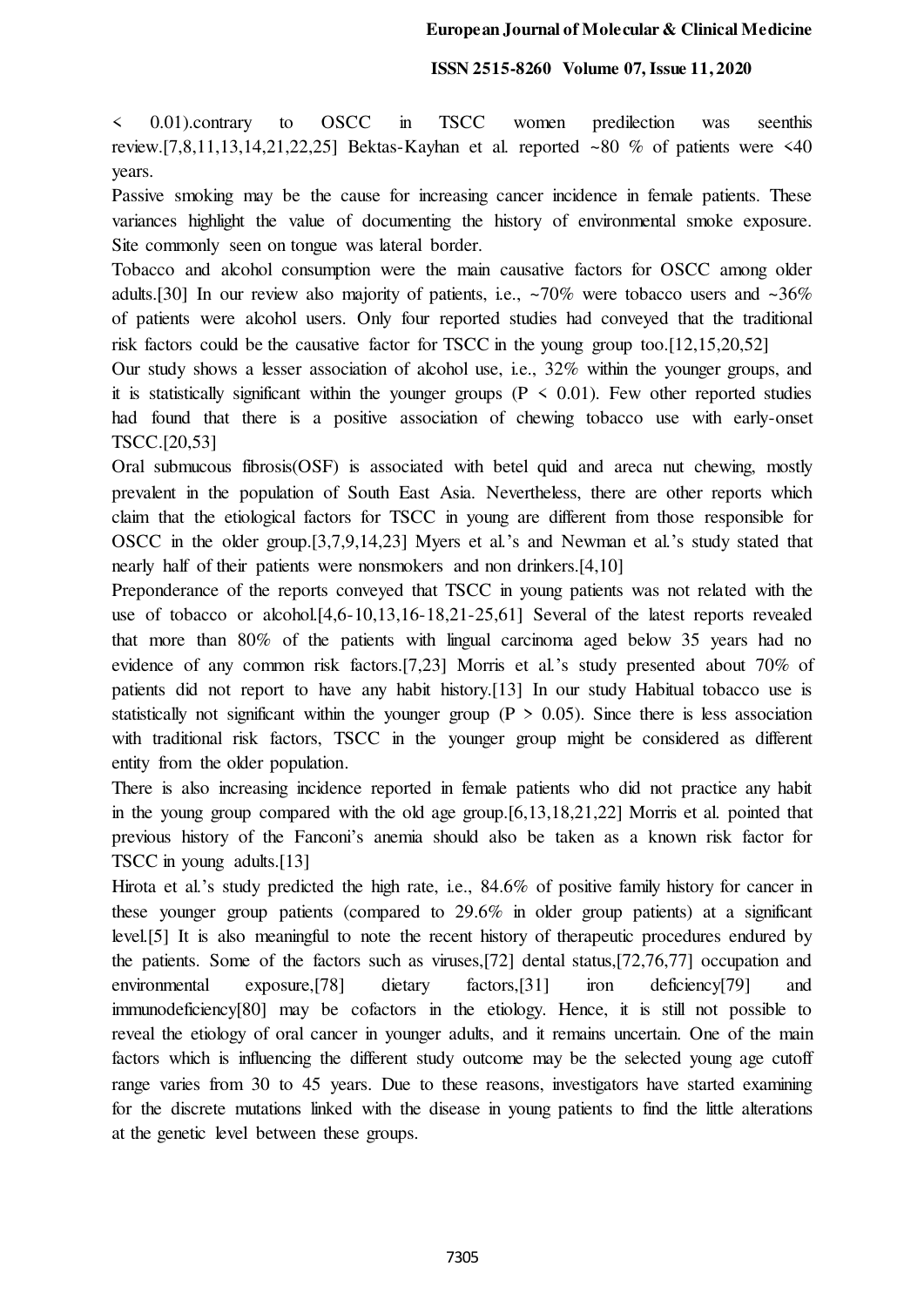#### **CONCLUSION**

Prognosis of younger and older group carcinomas is bound to differ since etiology is likely dissimilar for these cases. Therefore, complete documentation of the habits along with other risk factors exposure is mandatory. Further investigations with multicentric approaches are required to identify etiology, biological behavior and the molecular mechanisms by which young patients, despite the absence of risk factors, go on to develop tongue cancers have to be emphasized.

#### **ACKNOWLEDGEMENT:**

We thank Mina Doos, BDS, Faculty of dentistry and oral medicine pharos university in Alexandria, Egypt for assisting in literature collection and reviewing the manuscript.

#### **REFERENCES**

- 1. Lee CY, Hirata KY. Squamous cell carcinoma of the tongue in a 21-year old female: A case report with review of the literature. Int J Dent Oral Health 2016;3:3.
- 2. Warnakulasuriya S. Global epidemiology of oral and oropharyngeal cancer. Oral Oncol 2009;45:309-16.
- 3. Jeon JH, Kim MG, Park JY, Lee JH, Kim MJ, Myoung H, *et al.* Analysis of the outcome of young age tongue squamous cell carcinoma. Maxillofac Plast Reconstr Surg 2017;39:41.
- 4. Myers JN, Elkins T, Roberts D, Byers RM. Squamous cell carcinoma ofthe tongue in young adults: Increasing incidence and factors that predict treatment outcomes. Otolaryngol Head Neck Surg 2000;122:44-51.
- 5. Hirota SK, Braga FP, Penha SS, Sugaya NN, Migliari DA. Risk factors for oral squamous cell carcinoma in young and older Brazilian patients: A comparative analysis. Med Oral Patol Oral Cir Bucal 2008;13:E227-31.
- 6. Siriwardena BS, Tilakaratne A, Amaratunga EA, Tilakaratne WM. Demographic, aetiological and survival differences of oral squamous cell carcinoma in the young and the old in Sri Lanka. Oral Oncol 2006;42:831-6.
- 7. Sankaranarayanan R, Duffy SW, Day NE, Nair MK, Padmakumary G. A case-control investigation of cancer of the oral tongue and the floor of the mouth in Southern India. Int J Cancer 1989;44:617-21.
- 8. Venables CW, Craft IL. Carcinoma of the tongue in early adult life. Br J Cancer 1967;21:645-50.
- 9. Byers RM. Squamous cell carcinoma of the oral tongue in patients less than thirty years of age. Am J Surg 1975;130:475-8.
- 10. Newman AN, Rice DH, Ossoff RH, Sisson GA. Carcinoma of the tongue in persons younger than 30 years of age. Arch Otolaryngol 1983;109:302-4.
- 11. Oliver RJ, Dearing J, Hindle I. Oral cancer in young adults: Report of three cases and review of the literature. Br Dent J 2000;188:362-5.
- 12. Mallet Y, Avalos N, Le Ridant AM, Gangloff P, Moriniere S, Rame JP, *et al.* Head and neck cancer in young people: A series of 52 SCCs of the oral tongue in patients aged 35 years or less. Acta Otolaryngol 2009;129:1503-8.